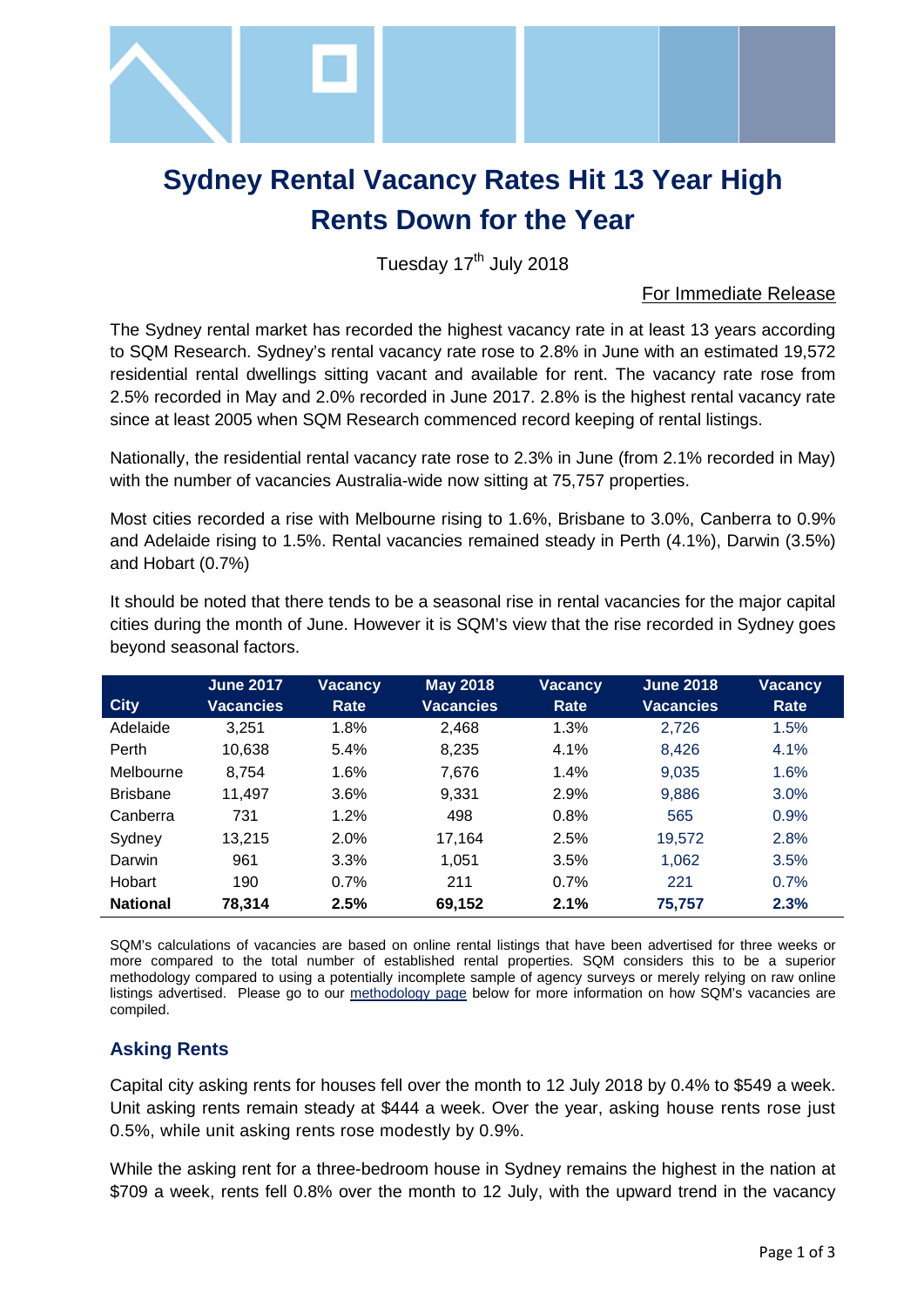

rate easing pricing pressures. Asking unit rents in Sydney now stand at \$522 a week, down by 0.2% over the month. Sydney was the only city to record falls in rents for the year with rents for houses down by 2.2% and units down by 0.1%

Canberra also recorded monthly falls in rents for both houses (0.1%) and units (2.5%) however rents are well up by 13% over the past 12 months for houses. Melbourne's house rents fell by 1.3% for the month but unit rents rose marginally by 0.1%.

Brisbane, Darwin, Adelaide and Perth house rents continue to register small increases in the past 30 days. However, rents for units in Adelaide fell by 0.2%, making it the cheapest capital city to rent a unit at \$299.60 a week. Adelaide is also the cheapest capital city to rent a house, with the asking rent sitting at \$383.10 a week, although there is an increase of 0.9% for June.

| <b>SQM Research Weekly Rents Index</b> |                   |                                   |                                  |                          |                          |  |  |  |  |
|----------------------------------------|-------------------|-----------------------------------|----------------------------------|--------------------------|--------------------------|--|--|--|--|
| Week ending - 12 Jul 2018              | <b>Rent</b>       | <b>Change on</b><br>previous week | <b>Rolling month</b><br>% change | 12 month<br>% change     |                          |  |  |  |  |
| <b>Canberra</b>                        | <b>All Houses</b> | 630.7                             | $-2.7$ $\blacktriangledown$      | $-0.1\%$ $\blacksquare$  | 13.0% ▲                  |  |  |  |  |
|                                        | <b>All Units</b>  | 439.6                             | $-1.6$ $\blacktriangledown$      | $-2.5\%$ $\blacksquare$  | $6.6\%$ $\blacktriangle$ |  |  |  |  |
| <b>Sydney</b>                          | <b>All Houses</b> | 709.2                             | $-0.2$ $\blacktriangledown$      | $-0.8\%$ $\P$            | $-2.2\%$ $\blacksquare$  |  |  |  |  |
|                                        | <b>All Units</b>  | 521.7                             | $-0.7$ $\blacktriangledown$      | $-0.2\%$ $\blacksquare$  | $-0.1\%$ $\blacksquare$  |  |  |  |  |
| <b>Darwin</b>                          | <b>All Houses</b> | 540.9                             | 0.1A                             | $0.4\%$ $\triangle$      | $5.8\%$ $\triangle$      |  |  |  |  |
|                                        | <b>All Units</b>  | 405.0                             | $0.0 \triangle$                  | $0.5\%$ $\blacktriangle$ | $1.9\%$ $\blacktriangle$ |  |  |  |  |
| <b>Brisbane</b>                        | <b>All Houses</b> | 451.9                             | 0.1A                             | $0.5\%$ $\blacktriangle$ | $2.0\%$ $\blacktriangle$ |  |  |  |  |
|                                        | <b>All Units</b>  | 370.4                             | $0.6 \triangle$                  | $0.3\%$ $\blacktriangle$ | $0.8\%$ $\blacktriangle$ |  |  |  |  |
| <b>Adelaide</b>                        | <b>All Houses</b> | 383.1                             | 0.9 <sub>A</sub>                 | $0.9\%$ $\blacktriangle$ | $2.1\%$ ▲                |  |  |  |  |
|                                        | <b>All Units</b>  | 299.6                             | $-0.6$ $\blacktriangledown$      | $-0.2\%$ $\blacksquare$  | $3.5\%$ $\blacktriangle$ |  |  |  |  |
| <b>Hobart</b>                          | <b>All Houses</b> | 398.6                             | $-0.6$ $\blacktriangledown$      | $-0.3\%$ $\blacksquare$  | $8.5\%$ $\blacktriangle$ |  |  |  |  |
|                                        | <b>All Units</b>  | 347.3                             | $-0.3$ $\blacktriangledown$      | $-0.9\%$ $\blacksquare$  | $10.4\%$ $\triangle$     |  |  |  |  |
| <b>Melbourne</b>                       | All Houses        | 522.6                             | $-0.6$ $\blacktriangledown$      | $-1.3\%$ $\blacksquare$  | $2.2\%$ $\triangle$      |  |  |  |  |
|                                        | <b>All Units</b>  | 411.8                             | $0.2 \triangle$                  | $0.1\%$ $\blacktriangle$ | $2.6\%$ ▲                |  |  |  |  |
| <b>Perth</b>                           | <b>All Houses</b> | 424.5                             | 0.5 <sub>A</sub>                 | $0.8\%$ $\blacktriangle$ | $0.2\%$ $\blacktriangle$ |  |  |  |  |
|                                        | <b>All Units</b>  | 326.1                             | 0.9 <sub>•</sub>                 | $0.5\%$ $\blacktriangle$ | $-0.4\%$ $\blacksquare$  |  |  |  |  |
| <b>National</b>                        | <b>All Houses</b> | 432.0                             | $-1.0$ $\blacktriangledown$      | $-0.5\%$ $\P$            | $1.2\%$ $\blacktriangle$ |  |  |  |  |
|                                        | <b>All Units</b>  | 355.0                             | $1.0 \triangle$                  | $-1.1\%$                 | $1.7\%$ ▲                |  |  |  |  |
| <b>Cap City Average</b>                | All Houses        | 549.0                             | $1.0 \triangle$                  | $-0.4\%$ $\blacksquare$  | $0.5\%$ $\blacktriangle$ |  |  |  |  |
|                                        | <b>All Units</b>  | 444.0                             | 0.0                              | 0.0%                     | $0.9\%$ $\blacktriangle$ |  |  |  |  |

Source[: www.sqmresearch.com.au](http://www.sqmresearch.com.au/)